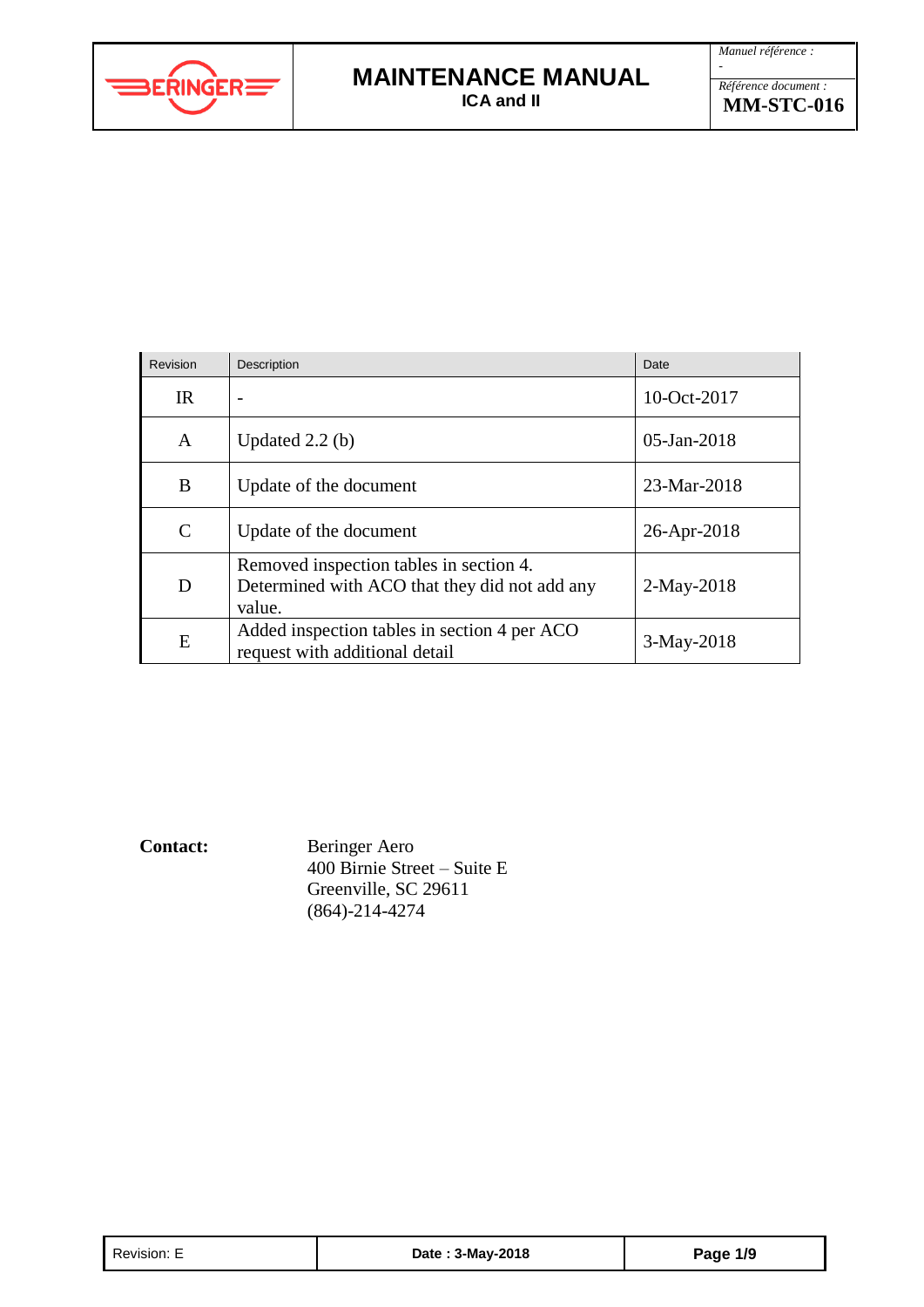

## **1 GENERAL**

This manual defines the installation and maintenance procedures for the BERINGER brake master cylinder on the PA-18 type Aircraft.

Updates of this manual are available on the BERINGER AERO website or on demand.

#### *1.1. Approved Model List*

Aircraft eligible for this installation are as listed on the AML associated with the STC.

#### *1.2. Weight and Balance*

Unaffected

#### *1.3. Brake Fluid*

Use only MIL-H-5606 brake fluid or the equivalent military grade(MIL-PRF-87257).

*Caution: Using a brake fluid other than what is listed above can cause damage to the internal seals, resulting in leaks or ineffective braking.*

#### *1.4. Tools*

No special tools are needed to fit and remove the BERINGER AERO pedal and master cylinders assembly.

### *1.5. Basic control and operation*

The BERINGER AERO pedal and master cylinder assembly is operating as per the original equipment.

| Revision: E | Date: 3-May-2018 | Page 2/9 |
|-------------|------------------|----------|
|-------------|------------------|----------|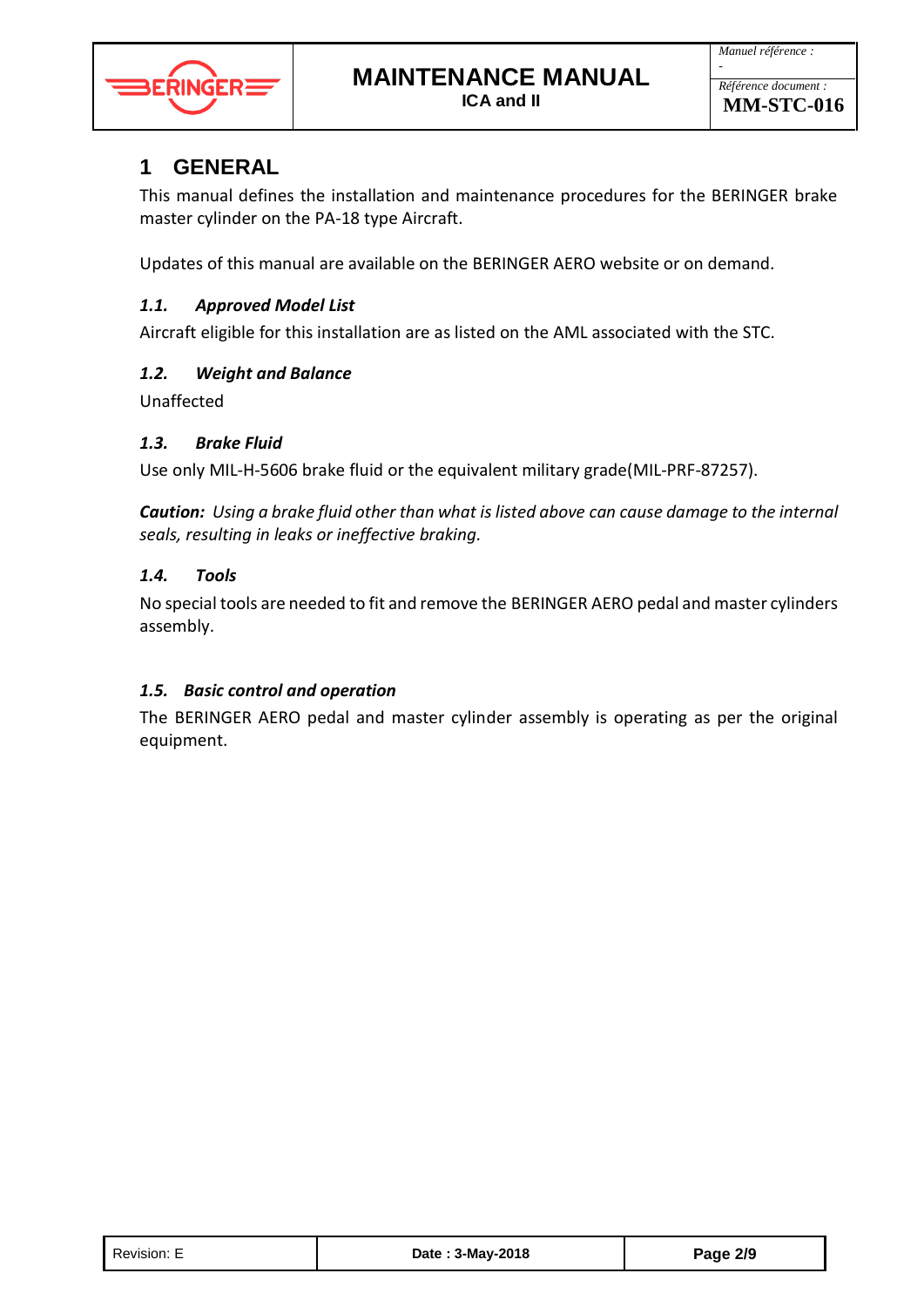

*Référence document :* **MM-STC-016**

## **2. REMOVAL and INSTALLATION**

#### *2.1. Removal*

- a) Remove seat, battery, and flap handle as necessary to allow access to the rear brake controls.
- b) Remove the connecting rod between the rear brake pedal and the front brake pedal.
- c) Drain the fluid from the brake system, and disconnect brake lines and fittings from the existing master cylinder.
- d) Remove the AN bolts attaching the master cylinder to the floor. Remove the existing master cylinder assembly.



#### *2.2. Installation*

a) Install the banjo fitting to the master cylinder. Ensure the fitting is connected to the port labeled 'out' and the reservoir is connected to the port labeled 'in'. Two copper crush washers are required for each port as shown in the image below. Tighten the bolts to 148 in-lbs.

- **CAUTION:** Copper seals cannot be re-used after being torqued. They must be changed each time the fitting is removed.
- **NOTE:** If under torque is applied a leak may occur, if over torque is applied the banjo bolt may break or damage the internal threads.

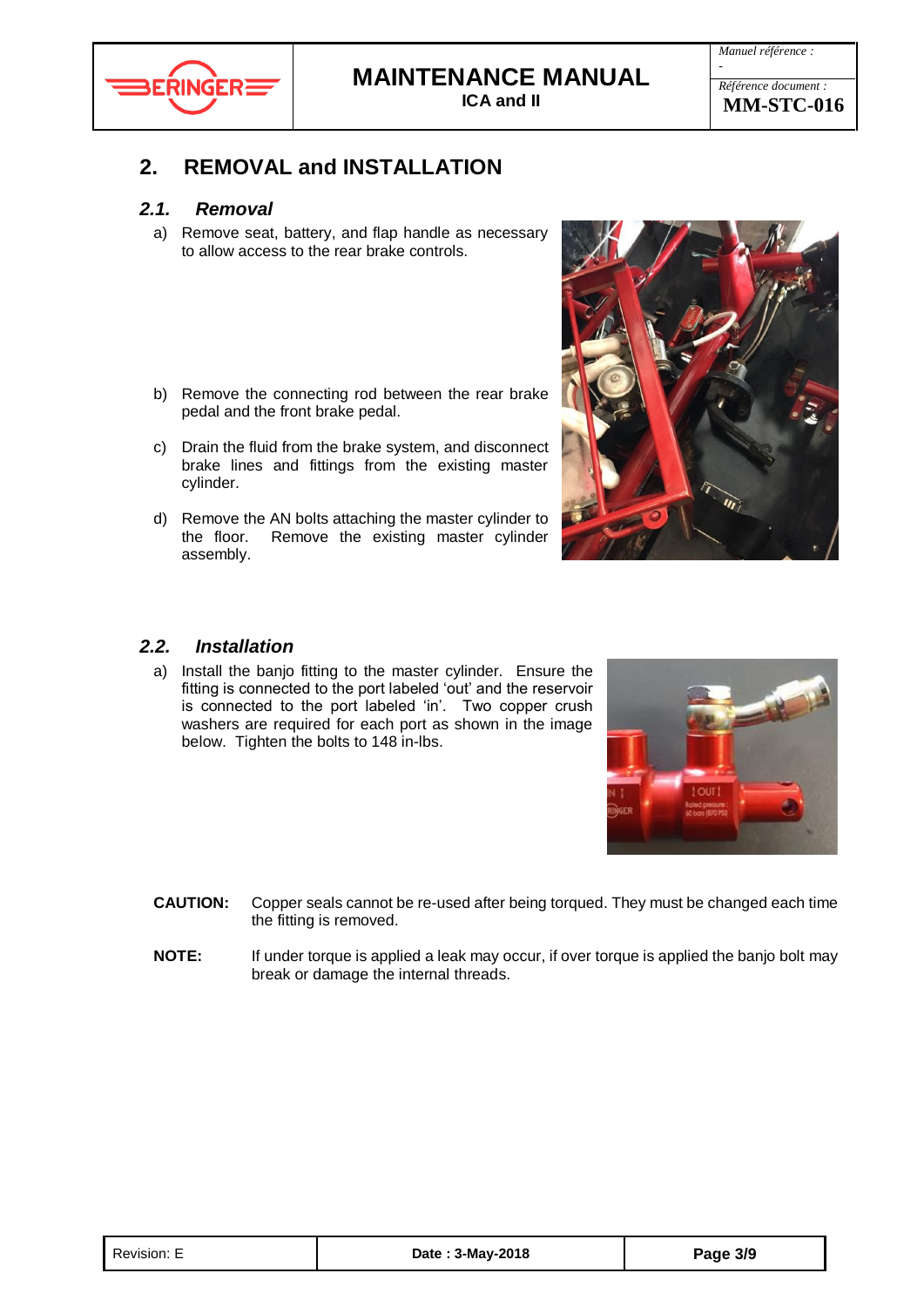



b) Connect the brake line to the 3/8 fitting provided.



**CAUTION:** Brake lines must not touch other parts or be twisted.

**NOTE:** A small amount of play should be observed between master cylinder body and the bracket.

- c) Once all the brake system is installed and connected, re-service the brake system with new brake fluid. Use only MIL-H-5606 brake fluid or the equivalent military grade(MIL-PRF-87257) as stated in chapter 1.3.
- d) Bleed the brake system. Use the included Beringer bleeding reservoir cap pictured below. This allows bleeding to be done with the master cylinder oriented with the bolts facing up. Connect a tube to the bleeding cap to collect the excess fluid. Connect another tube to the bleed fitting on the caliper. Crack the bleed fitting open and pump brake fluid up through the caliper. Periodically cycle the brake pedal until air bubbles are no longer seen in the tube coming from the reservoir. Verify that the brake pedal is firm. Close the bleed

orientation and replace the bleeding cap with the normal



- e) Check that when the brake pedal is released the master cylinder is fully extended.
- f) Install the mounting bracket to the floorboards using the AN3 bolts. Torque to the original specifications.

| Revision: E |  |
|-------------|--|
|             |  |

reservoir cap.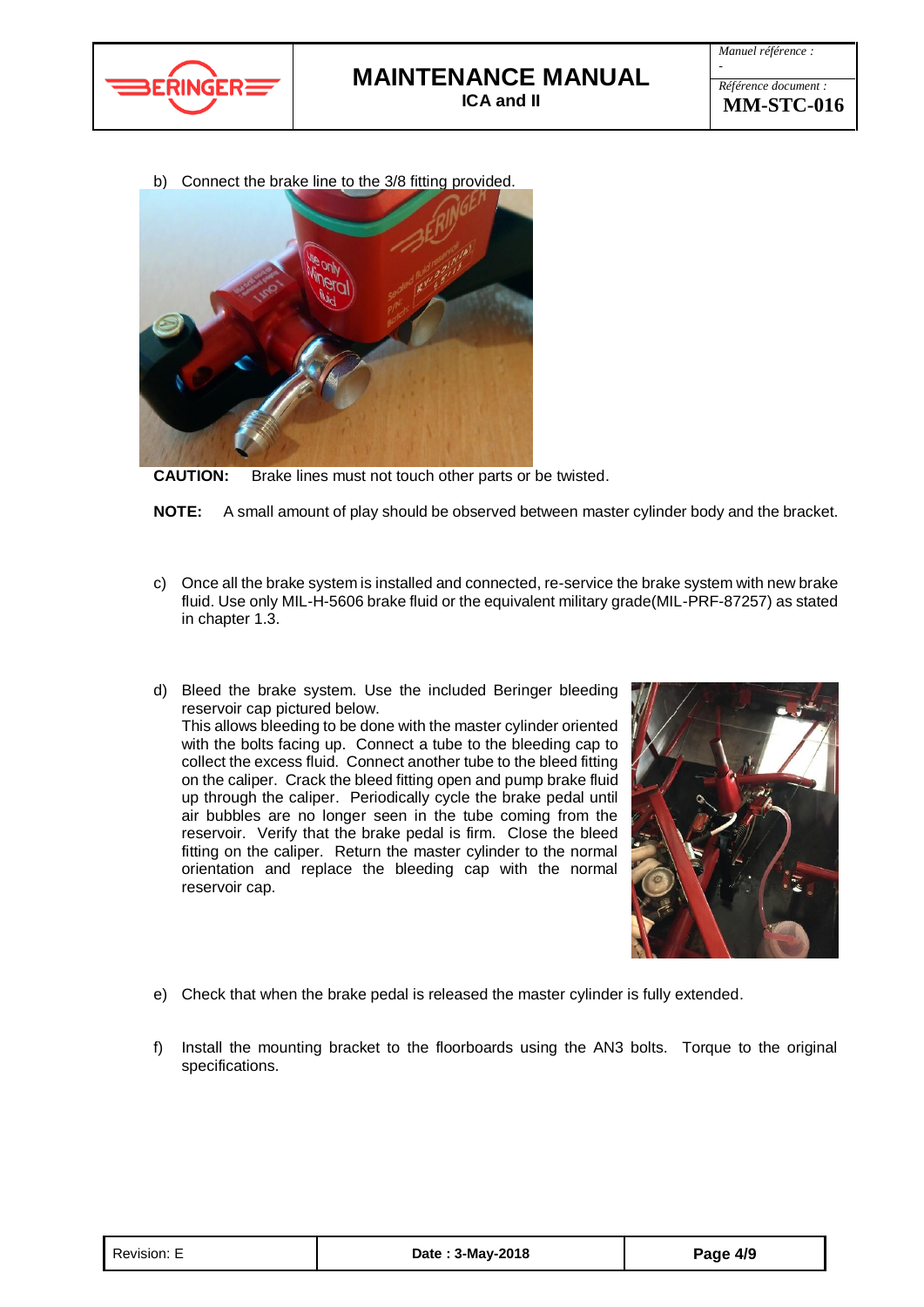

### **MAINTENANCE MANUAL ICA and II**

*-*

*Référence document :* **MM-STC-016**

g) Reconnect the connecting rod from the pilot brake pedal to the rear brake pedal. Verify that when the pilot brake pedal is released, the master cylinder is fully extended. Adjust the length of the connecting rod for the correct amount of travel in the pedal to obtain the full extension of the master cylinder.



# **3. Airworthiness Limitations**

The Airworthiness Limitations Section is FAA approved and specifies maintenance required under Secs. 43.16 and 91.403 of the Federal Aviation Regulations unless an alternate program has been approved by the FAA.

No additional airworthiness limitations have been imposed by this modification.

This modification does not affect the airworthiness section of the FAA Approved Maintenance manual.

| Revision: E | Date: 3-May-2018 | Page 5/9 |
|-------------|------------------|----------|
|-------------|------------------|----------|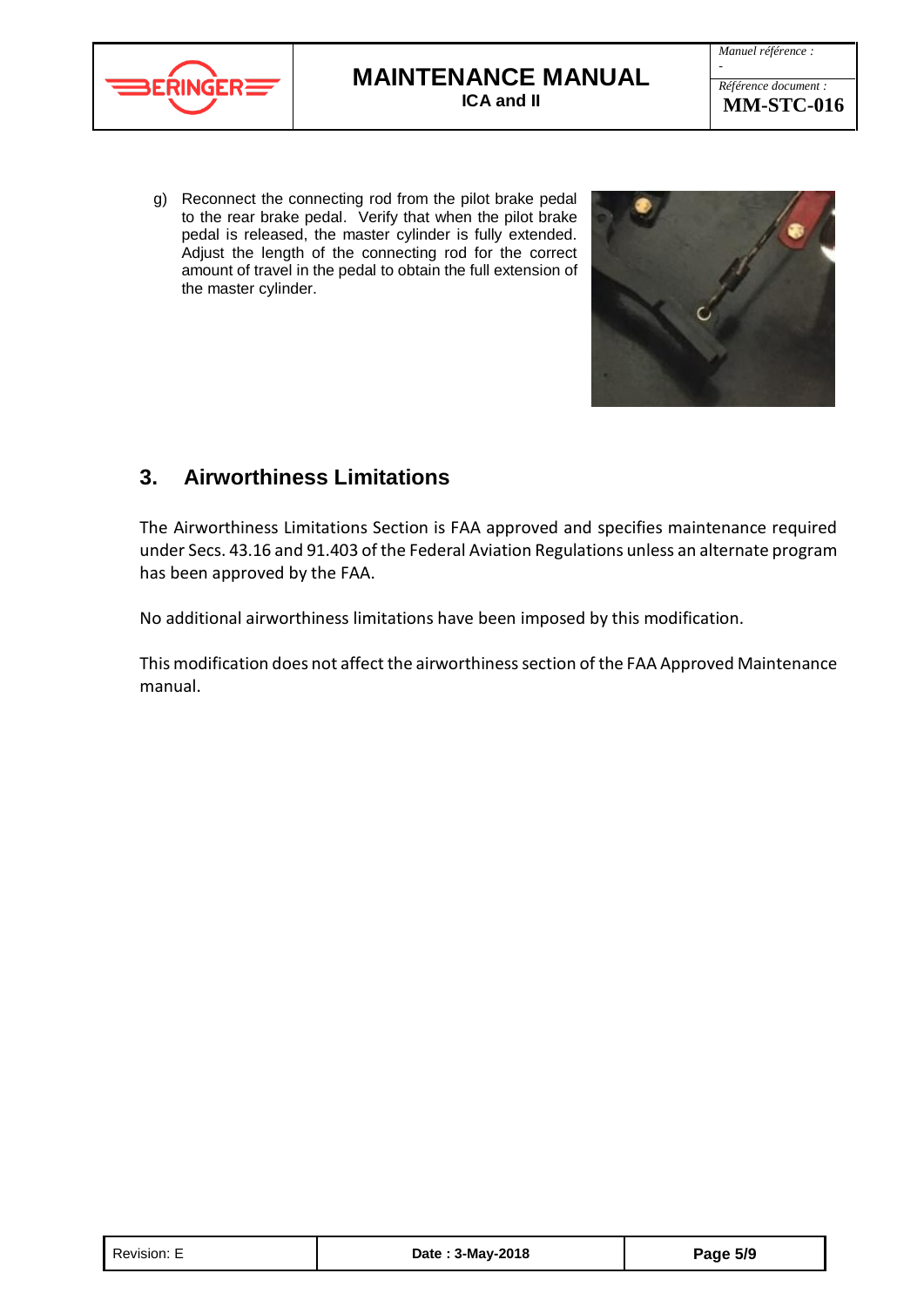

# **4. Maintenance Instructions**

### *4.1. Safety Maintenance Checks*

| <b>Inspection</b>                                                                          |                   | <b>Operation</b>                  |                     |  |
|--------------------------------------------------------------------------------------------|-------------------|-----------------------------------|---------------------|--|
| Component                                                                                  | <b>Wear Limit</b> | <b>Each Scheduled Maintenance</b> |                     |  |
| <b>Entire Assembly</b>                                                                     | Visibile          | General visual inspection         | Check for cracks or |  |
|                                                                                            | cracks or         |                                   | leaks               |  |
|                                                                                            | leaks             |                                   |                     |  |
| If cracks are observed, replace the entire component. If leaks are observed at a hydraulic |                   |                                   |                     |  |
| fitting, check the torque on the fitting. If the leak persists, replace the copper crush   |                   |                                   |                     |  |
| washers and retorque the fitting. If the leak persists, replace the entire component. If   |                   |                                   |                     |  |
| leaks are observed originating other than at a hydraulic fitting, replace the entire       |                   |                                   |                     |  |
| component.                                                                                 |                   |                                   |                     |  |

### *4.2. 100h/Annual Inspection*

| Inspection        |                                                 | <b>Operation</b>         |  |
|-------------------|-------------------------------------------------|--------------------------|--|
| <b>Wear Limit</b> | 100h                                            | <b>Annual Inspection</b> |  |
|                   | General visual inspection                       | Check for cracks or      |  |
|                   | for damage                                      | leaks                    |  |
|                   | General visual inspection for damage, leaks and |                          |  |
|                   | corrosion                                       |                          |  |
| Visibile          | General visual inspection for damage, leaks and |                          |  |
| cracks or         | corrosion                                       |                          |  |
| leaks             |                                                 |                          |  |
|                   | Visible cracks<br>Visible leaks                 |                          |  |

*If cracks are observed, replace the entire component. If leaks are observed at a hydraulic fitting, check the torque on the fitting. If the leak persists, replace the copper crush washers and retorque the fitting. If the leak persists, replace the entire component. If leaks are observed originating other than at a hydraulic fitting, replace the entire component.*

## *4.3. Cleaning*

The aluminum parts are protected from corrosion with an anodizing coating. This thin coating does not protect against cleaning agents any acidity, or alkalinity greater than 9. These types of agents may damage or remove the protective anodizing. For cleaning the brake parts we recommend using only water and soap or dry clothes.

### *4.4. Master cylinders*

The master cylinders are maintenance free. In case of damage, do not attempt disassembly or repair of the master cylinder. Repair or overhaul can only be performed by the manufacturer.

| Revision: E | Date: 3-May-2018 | Page 6/9 |
|-------------|------------------|----------|
|             |                  |          |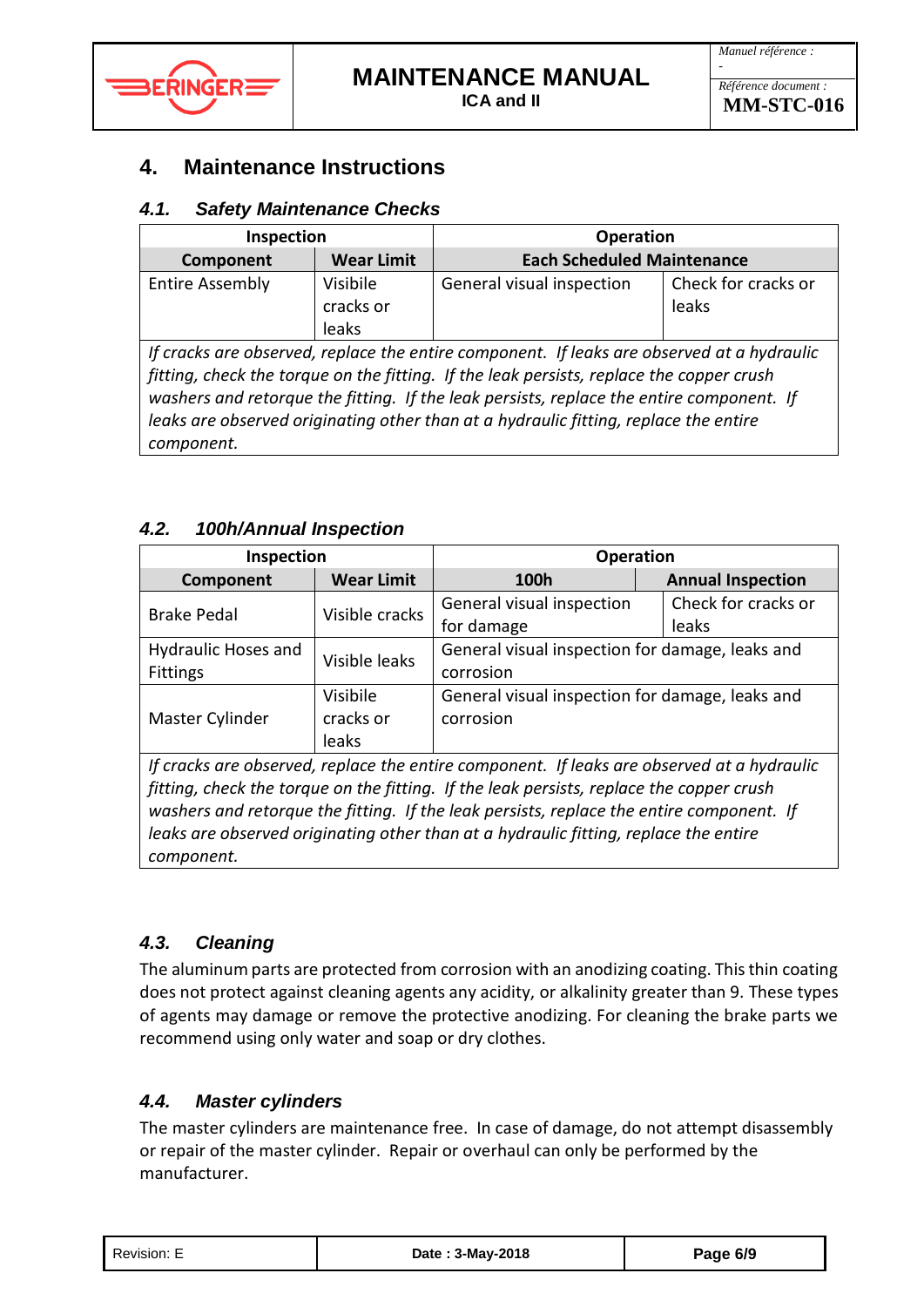

*Référence document :* **MM-STC-016**

# **5. Drawings**

# *5.1. Right master cylinder and pedal assembly*



|    | 16           | <b>BGE-029 A</b>  | Spacer             |              |
|----|--------------|-------------------|--------------------|--------------|
|    | 15           | MS24665-132       | Cotter Pin         | 3            |
|    | 14           | HYD-003P          | Banjo Bolt         |              |
|    | 13           | HYD-005B          | Copper Seal        | $\mathbf{2}$ |
|    | 12           | AN310-3           | Nut                |              |
|    | $\mathbb{1}$ | MS20392-2C23      | Clevis Pin         |              |
|    | 10           | R-AP-004          | Washer             | 4            |
|    | 9            | AN3-10A           | Axie bolt          | 4            |
|    | 8            | $B - B E 006$     | <b>BEARING</b>     | $\bar{2}$    |
|    | 7            | MS20392-2C41      | Clevis Pin         |              |
|    | 6            | RV-001N(A)        | Reservoir          |              |
| /B | 5            | MP-001.4N  A      | Master cylinder    |              |
|    | 4            | <b>BGE-027 A </b> | Spacer             |              |
|    | 3            | VIS-025   A)      | Screw              |              |
|    | $\hat{2}$    | AV-CUB-102 C      | Pedal              |              |
|    | ı            | AV-CUB-103 B      | Left Support       |              |
|    | REP          | PART NUMBER       | <b>DESCRIPTION</b> | QTY.         |

| Revision: E | Date: 3-May-2018 | Page 7/9 |
|-------------|------------------|----------|
|             |                  |          |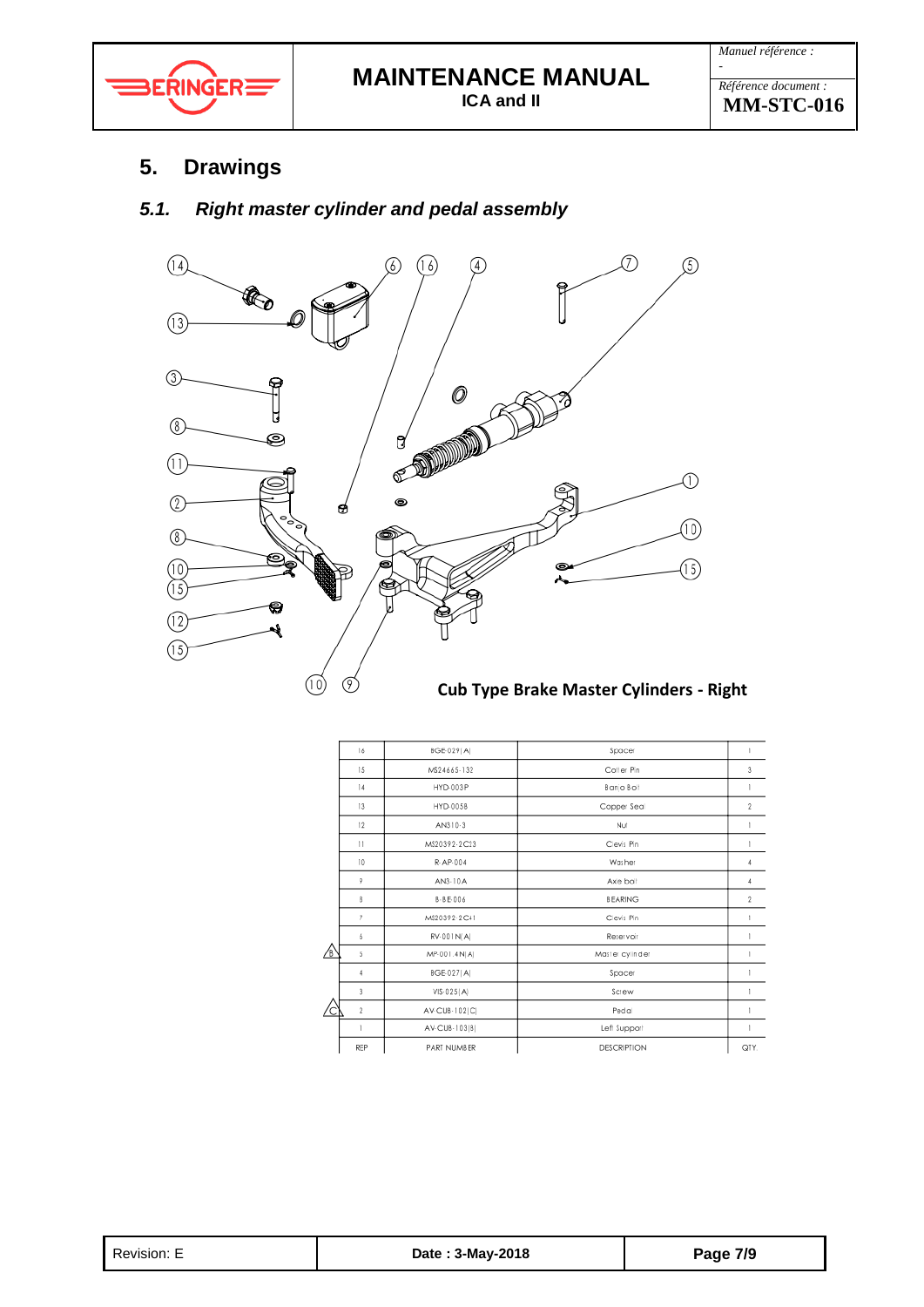

*Référence document :* **MM-STC-016**

# *5.2. Left master cylinder and pedal assembly*



| 16  | BGE-029(A)        | Spacer             |                |
|-----|-------------------|--------------------|----------------|
| 15  | MS24665-132       | Cotter Pin         | 3              |
| 14  | HYD-003P          | Banjo Bolt         |                |
| 13  | HYD-005B          | Copper Seal        | $\overline{2}$ |
| 12  | AN310-3           | Nur                |                |
| 11  | MS20392-2C23      | Clevis Pin         |                |
| 10  | R-AP-004          | Washer             | 4              |
| 9   | AN3-10A           | Axle bolt          | 4              |
| 8   | B-BE-006          | <b>BEARING</b>     | $\overline{2}$ |
| 7   | MS20392-2C41      | Clevis Pin         |                |
| 6   | RV-001N(A)        | Reservoir          |                |
| 5   | MP-001.4N[A]      | Master cylinder    |                |
| 4   | <b>BGE-027(A)</b> | Spacer             |                |
| 3   | VIS·025 A         | Screw              |                |
| 2   | AV-CUB-102 C)     | Pedal              |                |
|     | AV-CUB-101 [B]    | Left Support       |                |
| REP | PART NUMBER       | <b>DESCRIPTION</b> | QTY.           |

| Page 8/9<br>Revision: E<br>Date: 3-May-2018 |  |
|---------------------------------------------|--|
|---------------------------------------------|--|